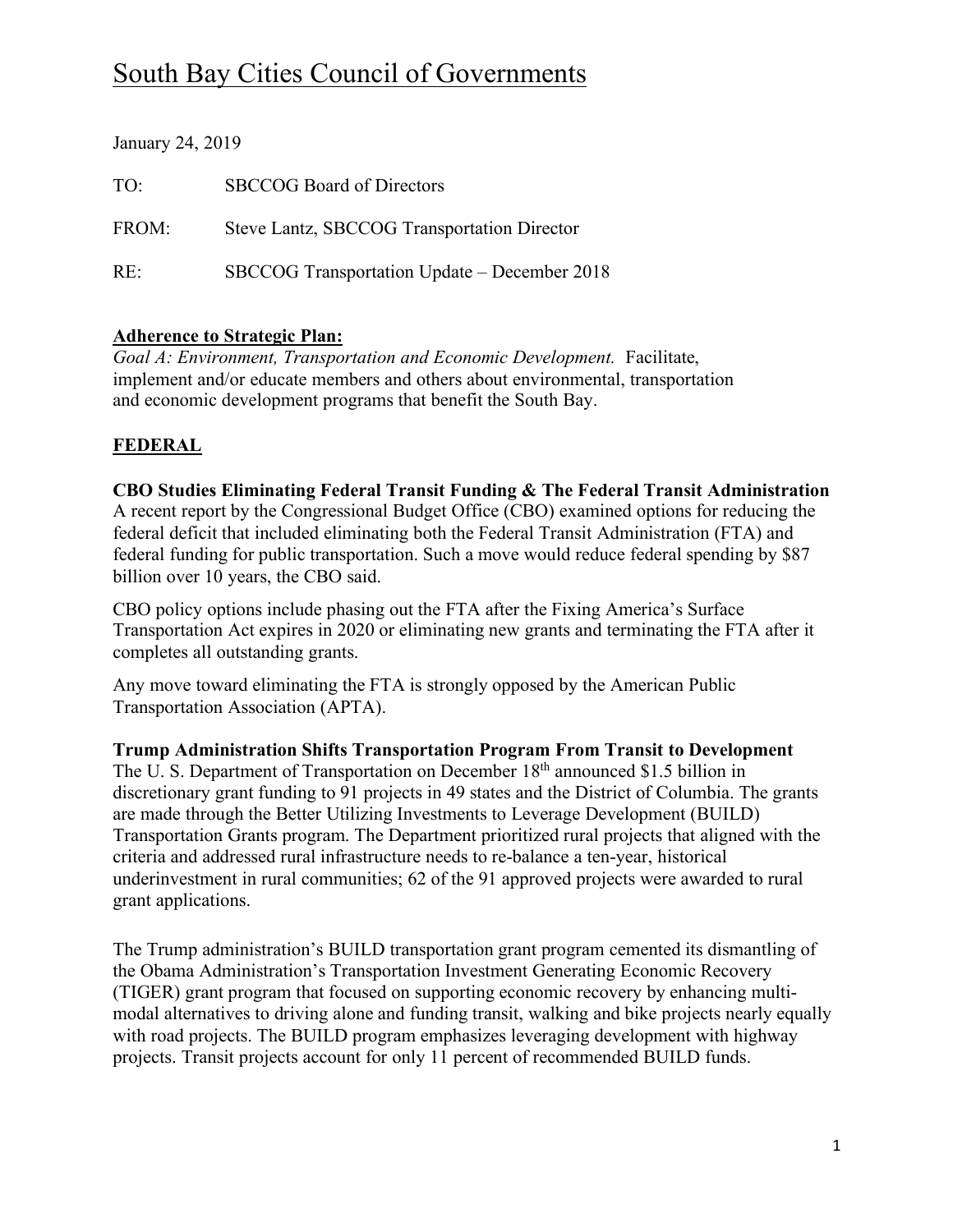#### **Federal Lawmakers Posturing for New Revenues from Infrastructure Proposals**

Congressional leaders chose not to consider a 10-year, \$1.5 trillion infrastructure proposal the White House unveiled in February 2018. Its significant reliance on the private sector was a dealbreaker for many Democrats and senior Republicans.

Failing to agree on long-term sources of funding for highway projects has led Congress to approve a series of short-term funding supplements. Concerns about federal funding uncertainty prompted more than half of the states to recently raise their fuel taxes.

The current highway authorization law expires in 2020. During the next two years, the GOP will continue to manage the Senate while Democrats will lead in the House. In anticipation of robust and extended campaigns leading to the 2020 elections, key legislators are mindful that passing a bi-partisan, long-term infrastructure funding bill is likely only if the bill is introduced during the next six months.

Key House and Senate policymakers have started to outline proposals focused on public-private partnerships, climate resiliency, and a national vehicle-miles-traveled fee pilot program. The public-private partnership legislation would revise contracts allowing federal agencies to connect with private contractors on energy-efficiency upgrades. Republican authorizers are expected to push for its inclusion in the broad infrastructure package.

Senate Democratic leader Chuck Schumer proposed boosting severe-weather resiliency funding in an infrastructure bill for major transportation and construction projects. The proposal is a response to the expectation that storms will intensify due to changes to the climate. In response Schumer wants massive investments in renewable-energy infrastructure, especially in new technologies such as battery storage and improving the climate resilience of the electrical grid, water and wastewater systems.

Senior surface transportation authorizers also have signaled support for launching a voluntary program that would monitor motorists for their miles traveled. Participants would be billed periodically.

## **STATE**

**CARB Reports Driving Miles & Emissions Are Increasing; Limits Diesel Bus Purchases** California's major urban regions are falling behind in getting people out of their solo drives in favor of walking, biking, transit and carpooling, according to a November 28<sup>th</sup> report from the California Air Resources Board (CARB). The report concludes that state will not meet its 2030 climate goals without more progress on reducing vehicle miles traveled (VMT).

The state has seen a 12 percent increase in the vehicle miles traveled per capita from 2005 to 2016 due to increased auto ownership and increased vehicle miles traveled. Although CARB was expecting single-occupancy car use to decline, the report notes it's increasing. The portion of commuters driving alone to work instead of carpooling, taking transit, walking or cycling is rising in almost every region except the San Francisco Bay Area. And while per capita greenhouse gas emissions are down 2 percent, in total they are up 7 percent due to a 3.2 million increase in the number of cars on the roads.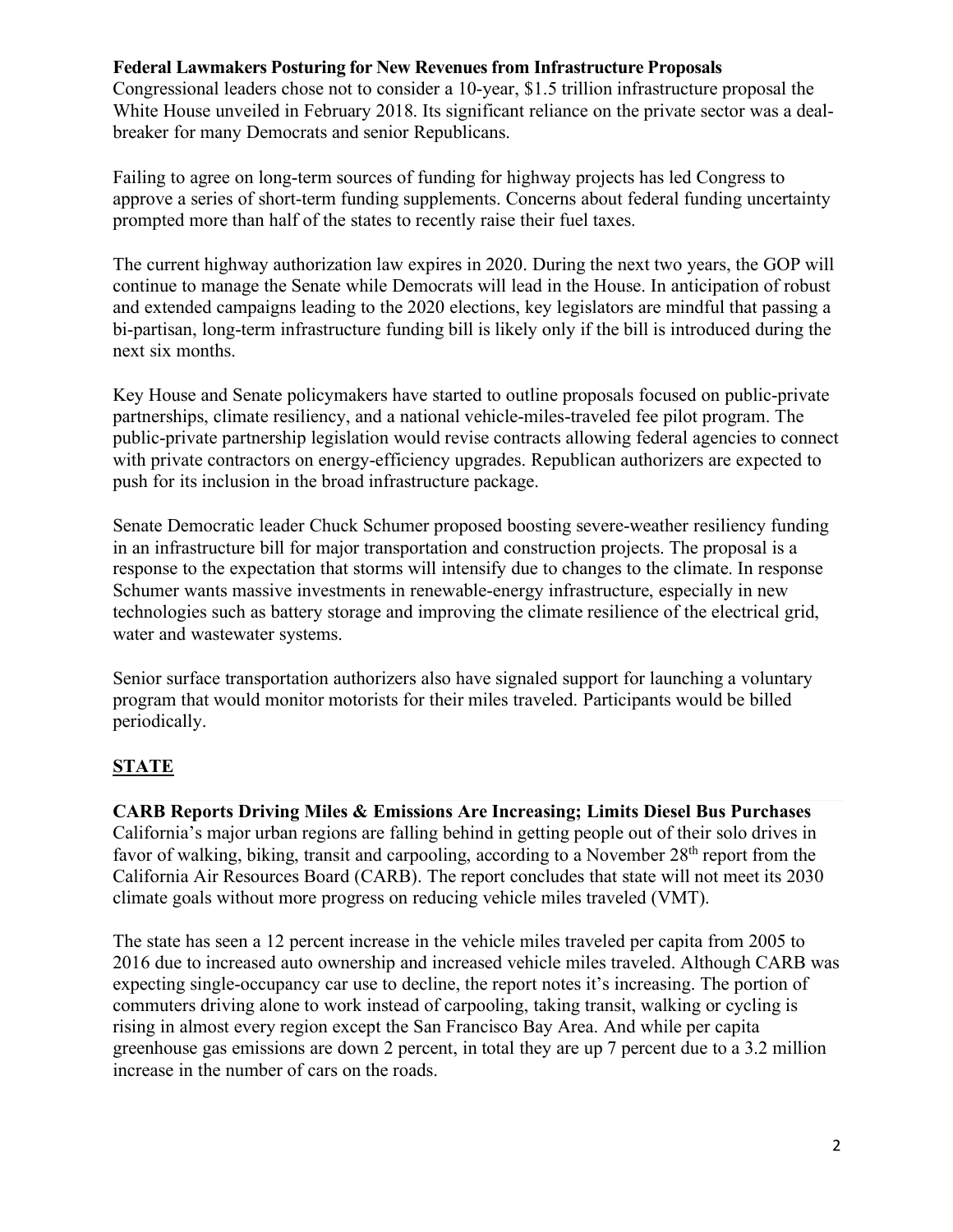Noting that the transportation sector contributes 40 percent of the state's greenhouse gas emissions, and 80 to 90 percent of the state's smog-creating pollutants, CARB unanimously approved a regulation on December 14<sup>th</sup> that would compel the state's public transit agencies to build zero-emissions fleets by 2040. The Air Resources Board added that roughly 12,000 gas- or diesel-burning buses are on California's roads today. Based on orders placed by transit agencies, about a thousand such buses are expected to be in service by 2020.

Battery-electric and fuel cell buses are two potential avenues for investment, CARB noted. The regulation specifies that large public transit agencies must develop a plan to meet CARB's goal, and submit it to the board by 2020. Small public transit agencies have until 2030 to develop their plans. Plans Must include details about infrastructure build our and workforce training. Transit agencies may also have to re-work their routes: for battery electric buses, the necessity to periodically recharge requires different planning in terms of route structure and length than routes served by fossil fuel-powered vehicles.

Transit agencies will have access to incentive and grant money to fund the transition, some of which will be provided by the state's utilities, which stand to benefit from the additional industrial-sized customers. The California Public Utilities Commission has provided \$738 million for the state's utilities to provide assistance with the installation of new EV charging infrastructure.

## **REGION**

**Green Line and Blue Line Segments To Be Partially Closed Beginning In January** Segments of the Green Line and Blue Line will shut down beginning in January. The Green Line South Bay segment between the Crenshaw station and the Redondo Beach station will be closed from 9 p. m. on Friday, January 4, 2019, through 3 a. m. on Sunday, January 20, 2019.

Six Green Line stations will be closed during the shut-down: Hawthorne/Lennox, Aviation/LAX, Mariposa, El Segundo, Douglas, and Redondo Beach. The Crenshaw station will be open for eastbound travel only. Instead of rail service, these stations will be served by free Green Line shuttle buses serving all closed stations, which will run every six minutes during the weekday rush hour and every 15 minutes during non-peak weekday hours and on weekends.

Green Line trains will still run between Norwalk and Crenshaw stations on the usual schedule and the LAX G Shuttle will continue to operate from its usual stop at the Aviation/LAX station to accommodate park and ride patrons at the site.

Shortly after the Green Line reopens, Metro will begin a much longer-running closure of the Blue Line. The southern segment of the oldest rail line in Metro's network will be shuttered for four months beginning January 26, followed by a closure from May to September of the northern portion of the line.

The Green Line closure will allow Metro to "cut in" functions like power and train control and communications that will allow for trains to seamlessly move between the new Crenshaw/LAX line and Green Line. It will also allow end-to-end testing of train operations leading up to the opening of the Crenshaw / LAX line in mid-2020.